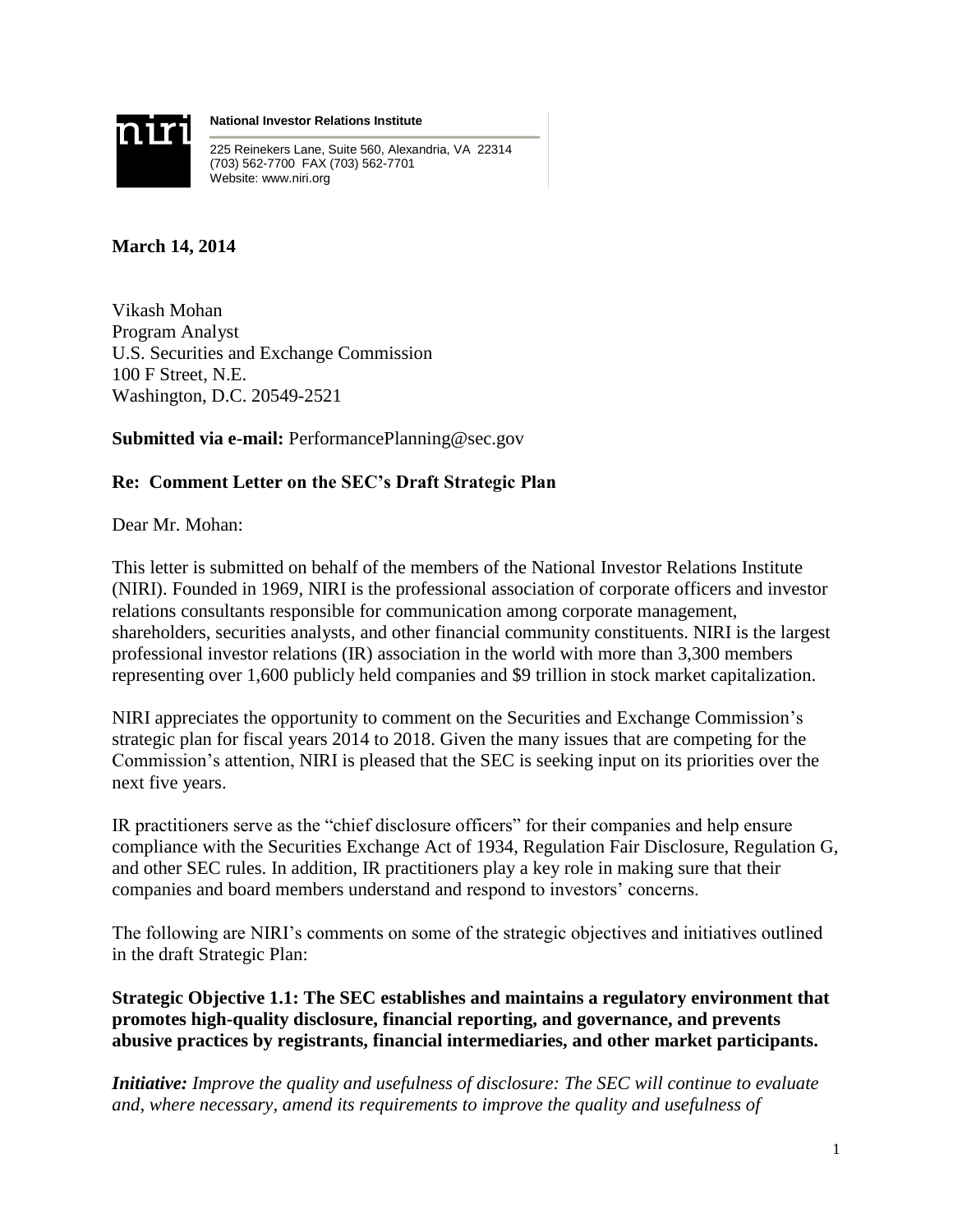*registrants' disclosures to investors. Areas of focus will include disclosure about registrants' financial condition, operations, risk management, and executive compensation decisions and practices.* 

NIRI supports the Commission's efforts to modernize and streamline corporate disclosure rules, and NIRI encourages the SEC to use its regulatory discretion to minimize the burden of new disclosure mandates, such as those required by the Dodd-Frank Act.

NIRI was encouraged by SEC Chair Mary Jo White's remarks in October 2013 about the need to overhaul corporate disclosure rules, and her comments on February 21, 2014, that disclosure reform will be a staff priority in the coming year.<sup>1</sup> NIRI believes that the current Regulation S-K rules could be streamlined in a way that would reduce costs for issuers while still ensuring that all investors receive material information on an equal basis. As the staff of the Corporation Finance Division prepares its recommendations, NIRI would be pleased to provide issuers' insights about the types of disclosure that are most relevant to shareholders. Many NIRI members communicate with investors and analysts every workday and can share their valuable perspectives on these issues.

## *Initiative: Engage in rulemaking mandated by Congress: The SEC will continue to fulfill its obligations under the Dodd-Frank Act and the JOBS Act to develop and promulgate mandated rules and regulations with appropriate notice and comment and economic analysis.*

NIRI appreciates all the hard work the Commission staff has done to implement the many provisions of the Dodd-Frank Act and the JOBS Act. While parts of the Dodd-Frank Act have been controversial, the SEC's Say-on-Pay rules have encouraged more issuer-investor engagement and better disclosure, and IR practitioners have played a key role in those efforts.

As the Commission finishes its mandated rulemakings, NIRI hopes that corporate disclosure reform and other priorities will receive more staff attention. While NIRI recognizes that the Commission is required by the Dodd-Frank Act to issue new disclosure rules on executive pay, resource extraction payments, and other topics, NIRI urges the SEC to proceed carefully and fully consider suggestions from issuers and their advocates about reducing compliance burdens while carrying out the intent of the legislation. As NIRI noted in its October 2013 comment letter on the SEC's draft CEO pay ratio disclosure rule, the SEC should avoid imposing significant compliance costs on issuers to produce non-material disclosure that would not be useful for most investors.<sup>2</sup>

*Initiative: Strengthen proxy infrastructure: The SEC will consider issues related to the mechanics of proxy voting and shareholder-company communications, including the role of proxy advisory firms.*

 $\overline{a}$ <sup>1</sup> See Chairman's Address at SEC Speaks 2014, February 21, 2014, available at: <http://www.sec.gov/News/Speech/Detail/Speech/1370540822127>

<sup>&</sup>lt;sup>2</sup> See NIRI's Comment Letter on Pay Ratio Disclosure, October 17, 2013, File No. S7-07-13, available at: [http://www.sec.gov/comments/s7-07-13/s70713-228.pdf.](http://www.sec.gov/comments/s7-07-13/s70713-228.pdf)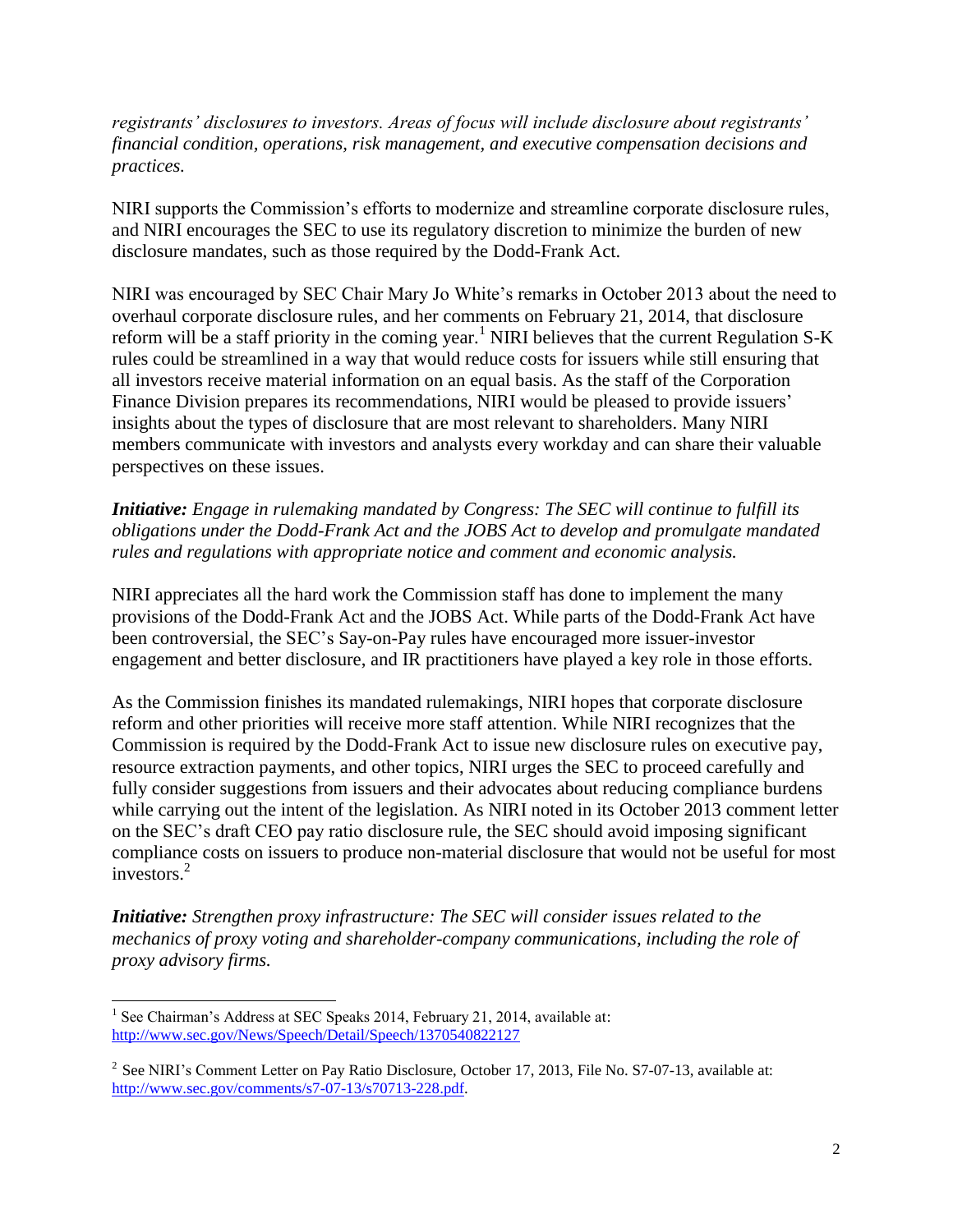NIRI is pleased that the Commission has included this long-overdue initiative in its strategic plan. The Commission staff already has done significant analysis in this area while preparing the 2010 Concept Release on the U.S. Proxy System.<sup>3</sup> Unfortunately, there has been limited SEC attention to proxy voting issues since then, as the Commission staff, as we understand, has focused on a long list of Congressional mandates.

NIRI urges the SEC to make shareholder communications a priority over the next five years. The current shareholder voting and communications system is more than 30 years old and needs to be updated and reformed. With more than 75 percent of U.S. public company shares held in street name, companies are forced to go through brokers and other intermediaries to reach their beneficial owners, many of whom are individual investors. As a result, companies are not able to use modern technology to directly communicate with most of their shareholders. For the protection of individual investors, the SEC should consider the following recommendations:

- 1. The SEC should eliminate the "Non-Objecting Beneficial Owner" (NOBO) and "Objecting Beneficial Owner" (OBO) classifications, which greatly hinder the ability of companies to communicate with their retail investors. Public companies should have access to contact information for all of their beneficial owners and should be permitted to communicate with them directly. If these classifications are eliminated, those beneficial owners wishing to remain anonymous should be permitted to register their shares in a nominee account (or enter into a custodial arrangement) with their broker, bank, or other intermediary.
- 2. The SEC should continue to examine how to encourage proxy voting by individual investors, who often have no motivation to vote their shares. Current statistics indicate that only 14 percent of retail shareholder accounts vote their proxy ballots, according to Broadridge Financial Solutions. The SEC should encourage participation by brokers in the new Enhanced Broker Internet Platform/Investor Mailbox program. NIRI believes that broker and investment advisor websites, which individual shareholders increasingly look to as the sole portal for their investment needs, offer one of the most viable paths for engaging individual shareholders in the voting process.
- 3. Brokers, banks, and other intermediaries should not stand in the way of direct communications between companies and the beneficial owners of their securities. Companies should have the ability to determine the distributors of their communications, and all costs for the system should be transparent and verifiable. Fees should be monitored and evaluated regularly by an oversight body that seeks to promote fairness and competition. Unfortunately, the NYSE Proxy Fee Advisory Committee's recommended rule changes, which were approved by the SEC in October 2013, did not call for an independent audit of proxy fees. NIRI believes that a third-party audit of proxy

 $\overline{a}$  $3$  Concept Release on the U.S. Proxy System, 75 Fed. Reg. 42,982 (July 22, 2010).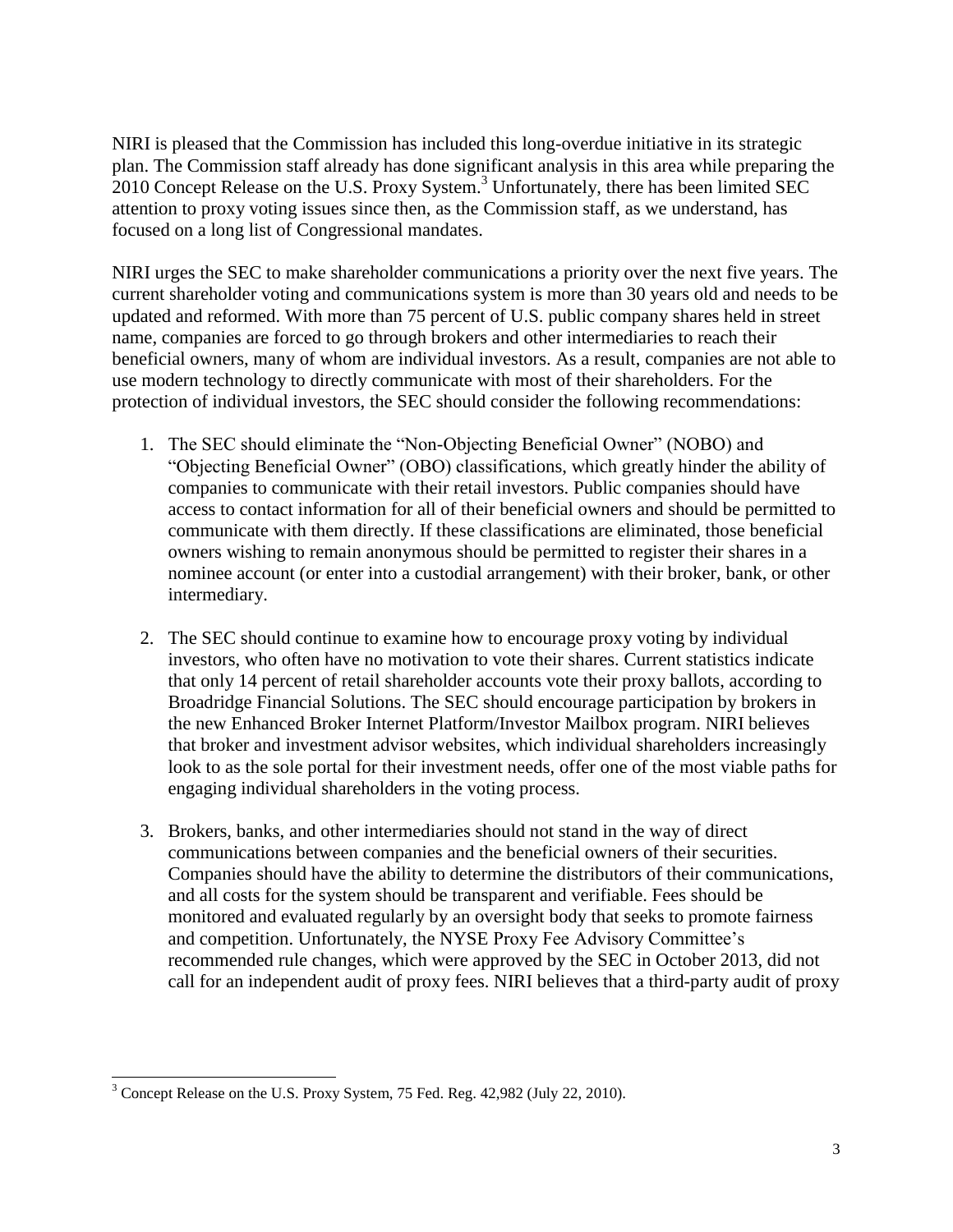distribution fees is the best way to ensure that fees are reimbursed fairly, equitably, and objectively. 4

4. The proxy voting process should be fully transparent and verifiable, starting with the compilation of a reconciled list of beneficial owners eligible to vote and ending with the final tabulation of votes cast at a shareholder meeting. The vote counts on matters before a shareholder meeting should be auditable and capable of third-party verification, so that a validation of the final tabulation of the votes of both registered and beneficial owners can occur.

NIRI also is pleased that the Commission plans to address the role of proxy advisors. The Commission's December 2013 roundtable was a helpful first step, and it clearly illustrated the need for greater SEC oversight in this area. NIRI urges the Commission staff to move quickly to prepare a proposed rule, or at least provide regulatory guidance, to improve the accuracy of proxy reports and provide more disclosure of conflicts of interest to help investors make better informed voting decisions. In developing a rule or regulatory guidance, the SEC should consider the following recommendations:<sup>5</sup>

- 1. All proxy advisory firms should be required to register under the Investment Advisers Act of 1940, and be subject to a regulatory framework that reflects the unique role that proxy advisors perform in giving advice with respect to voting securities. This regulatory framework should, at a minimum, address conflicts of interest and internal controls and provide for public disclosure of the policies, procedures, and methodologies used by each proxy advisory firm to develop voting recommendations.
- 2. Proxy advisory firms should provide each public company with an advance copy (i.e., 5 business days before issuance) of any report that includes a proxy voting recommendation about such company, to permit the company to review and comment on the factual accuracy of statements made in the report.
- 3. Proxy advisor methodologies should be transparent and made available to issuers *at no charge*, so that investors can better evaluate their recommendations, and issuers can offer suggestions that would improve these methodologies.
- 4. Proxy advisors should fully disclose all possible conflicts of interest (including whether an investor client is a proponent of a shareholder proposal or a "vote no" campaign) in sufficient detail (and in specific research reports) to allow assessment of the proxy advisor's independence and better informed voting by investors.

l

<sup>&</sup>lt;sup>4</sup> For more details on NIRI's concerns, please see NIRI Comment Letter on Proxy Fee Changes, File No. SR-NYSE-2013-07, March 7, 2013, available at: [http://www.niri.org/Main-Menu-Category/advocate/Regulatory-](http://www.niri.org/Main-Menu-Category/advocate/Regulatory-Positions/NIRI-SEC-Comment-Letter-on-Proxy-Fee-Changes-Proposal-March-2013.aspx)[Positions/NIRI-SEC-Comment-Letter-on-Proxy-Fee-Changes-Proposal-March-2013.aspx](http://www.niri.org/Main-Menu-Category/advocate/Regulatory-Positions/NIRI-SEC-Comment-Letter-on-Proxy-Fee-Changes-Proposal-March-2013.aspx)

<sup>&</sup>lt;sup>5</sup> NIRI supports the comments made by the Shareholder Communications Coalition in its December 4, 2013, letter on the Proxy Advisory Services Roundtable, File Number 4-670, available at: [http://www.sec.gov/comments/4-](http://www.sec.gov/comments/4-670/4670-7.pdf) [670/4670-7.pdf](http://www.sec.gov/comments/4-670/4670-7.pdf)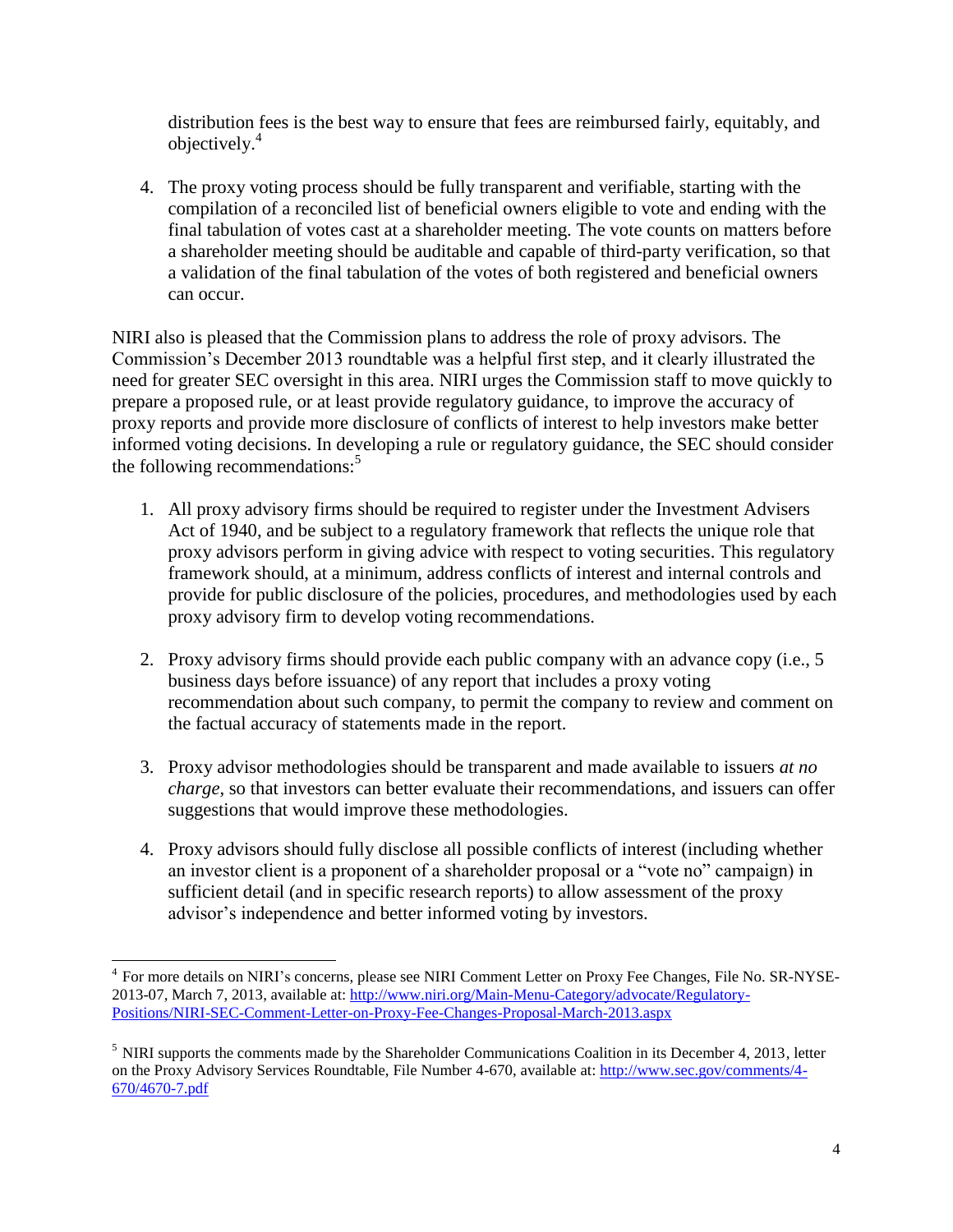- 5. Proxy advisors should make available on their websites without charge (or file with the Commission) a copy of each report that contains a proxy voting recommendation about a public company, no later than 90 days after the shareholder meeting to which the voting recommendation relates.
- 6. The SEC should withdraw the two staff no-action letters issued in 2004 that are generally read as permitting investment managers to vote client proxies in accordance with predetermined policies based on the recommendations of an independent third party. Regrettably, these no-action letters have prompted many mid-size and small institutions to outsource their voting decisions to proxy advisory firms.
- 7. The Commission should issue a rule (or staff guidance) emphasizing the responsibility of each registered investment advisor to exercise appropriate oversight over its proxy voting process, including its use of proxy advisory firms, to ensure that its voting decisions with respect to client securities are in the best interests of its clients. Investment advisors should provide disclosure (at least annually) on how they utilize the advice of proxy advisory firms in making their voting decisions.
- 8. As required by Section 951 of the Dodd-Frank Act, the Commission should finalize a rule to require institutional investment managers, who are subject to Section 13(f), to annually report their Say-on-Pay votes (and the other compensation-related votes mandated by Section 951). The SEC proposed a rule in October 2010 to implement this provision but has not finalized this rulemaking.<sup>6</sup> Both issuers and investors would benefit from greater transparency around how these institutions are voting.

## *Initiative: Modernize beneficial ownership reporting: The SEC will consider how to modernize its beneficial ownership reporting requirements to, among other things, address the disclosure obligations relating to the use of equity swaps and other derivative instruments.*

NIRI believes that both issuers and investors would greatly benefit from improved transparency within the investment community. NIRI supports a reporting regime that promotes more timely and frequent long position reporting, as well as commensurate full and fair short position disclosure. Section 929X of the Dodd-Frank Act requires the Commission to promulgate rules obligating investment managers to publicly report short sale activity *at a minimum* of once every month. NIRI also believes that the benefits to investors and public companies of long-position reporting would justify a similarly substantial increase of the frequency of Form 13F reporting. Accordingly, NIRI makes the following recommendations:

1. The SEC should require the same level of disclosure from *all* institutional investors (investment funds, hedge funds, activists, etc.) maintaining short equity positions as are required of the funds that maintain long equity positions. NIRI believes short sale

<sup>&</sup>lt;sup>6</sup> See Proposed Rule, Reporting of Proxy Votes on Executive Compensation and Other Matters, File No. S7-30-10, October 18, 2010, available at <http://www.sec.gov/rules/proposed/2010/34-63123.pdf>. Mutual fund companies already report their proxy votes in annual Form N-PX filings; this disclosure has helped issuers better understand their concerns and contributed to greater engagement.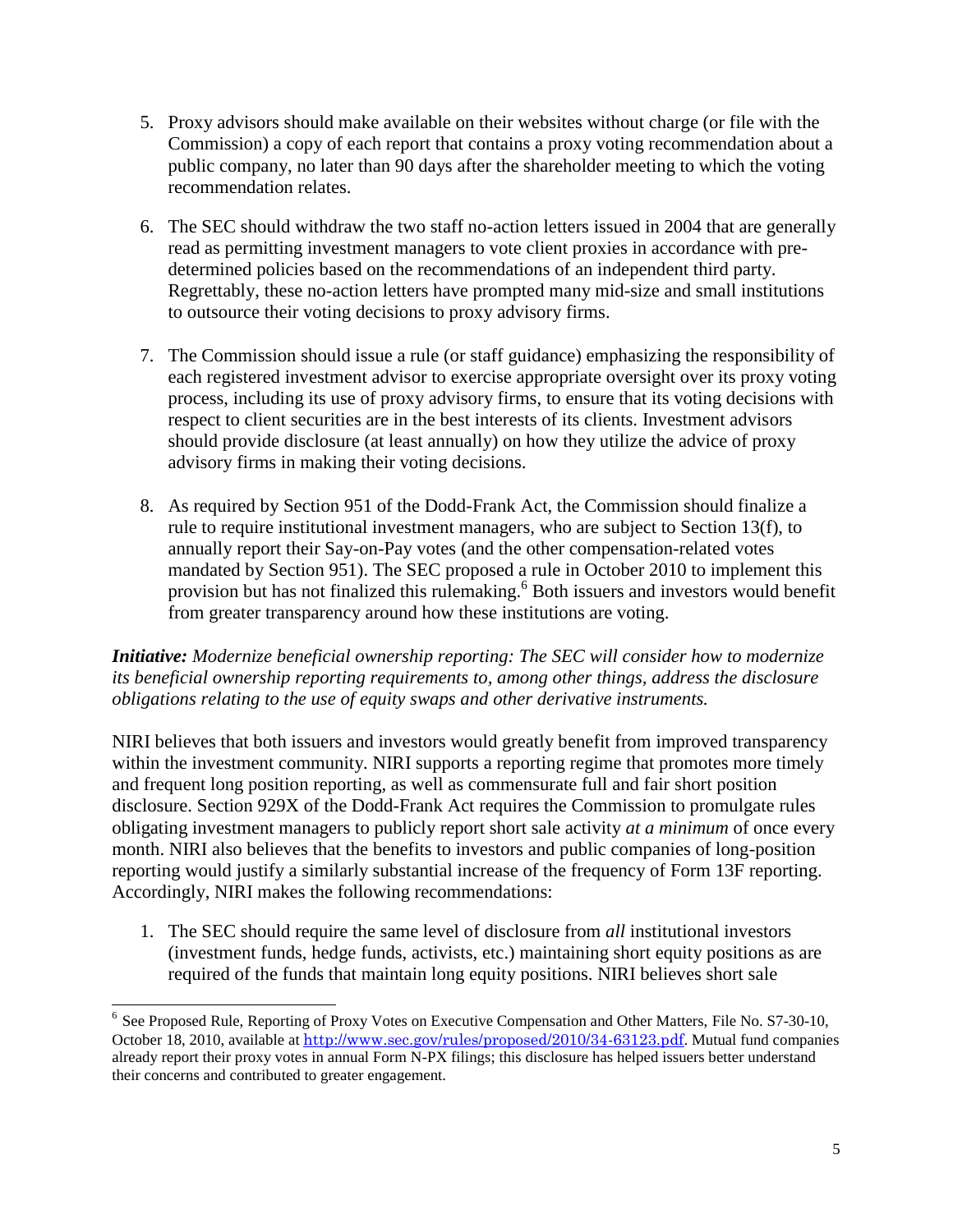reporting and corresponding share lending reporting should be publicly available in the same manner as long position reporting. In addition, NIRI believes long and short sale reporting should occur on a more frequent basis, and that requirements should be the same for all investors.

- 2. The ability of companies to know the identity of many of their investors is significantly hindered by outdated Form 13F reporting rules. Currently, institutional investors only have to disclose share ownership positions on a quarterly basis, and may wait 45 days after the end of the quarter to make that disclosure. NIRI, along with the Society of Corporate Secretaries and Governance Professionals and NYSE Euronext, has petitioned<sup>7</sup> the Commission to shorten this reporting deadline to two business days after the end of the quarter. Given the advances in recordkeeping technology in the more than 30 years since the 13F reporting requirement was adopted, there does not seem to be any justification for the existing 45-day deadline. Investor advocates have raised concerns about preserving the confidentiality of their trading strategies. As an alternative to shortening the 13F reporting deadline to two days, NIRI would support the confidential reporting of equity positions to the SEC on a rolling basis with a 30-day delay to protect confidentiality. After receiving this information from an investor, the SEC would then privately forward this equity information to the specific issuers where the positions are held. A 30-day delay would ensure fairness for all market participants while providing more current information to issuers about the institutions that hold their shares.
- 3. Current SEC requirements require a Schedule 13D to be filed by any person or group that becomes a 5 percent holder within 10 days after crossing that threshold. Based on technology improvements over the last several decades and the speed at which information now flows, NIRI sees no reason for such a delay in reporting this material shareholder ownership information. NIRI believes reporting rules should be amended to reduce the reporting requirement to two days from the current 10 days. This reporting requirement should be expanded to include long and short selling information, as well as share lending.
- 4. The SEC should undertake a Section 13 rulemaking project to modernize the definition of beneficial ownership to include securities-based swaps. NIRI agrees with former Chair Mary Schapiro that it is important to bring the Commission's beneficial ownership rules up to date "in light of modern investment strategies and innovative financial products."<sup>8</sup>

## **Strategic Objective 3.1: The SEC works to ensure that investors have access to high-quality disclosure materials that facilitate informed investment decision-making.**

 $\overline{a}$ 

<sup>7</sup> See Petition for Rulemaking Under Section 13(f) of the Securities Exchange Act of 1934, submitted by NIRI, NYSE Euronext, and the Society of Corporate Secretaries and Governance Professionals, February 1, 2013, available at:<http://www.sec.gov/rules/petitions/2013/petn4-659.pdf>

<sup>&</sup>lt;sup>8</sup> See Remarks at the Transatlantic Corporate Governance Dialogue by Chairman Mary L. Schapiro, December 15, 2011, available at[: http://www.sec.gov/news/speech/2011/spch121511mls.htm](http://www.sec.gov/news/speech/2011/spch121511mls.htm)